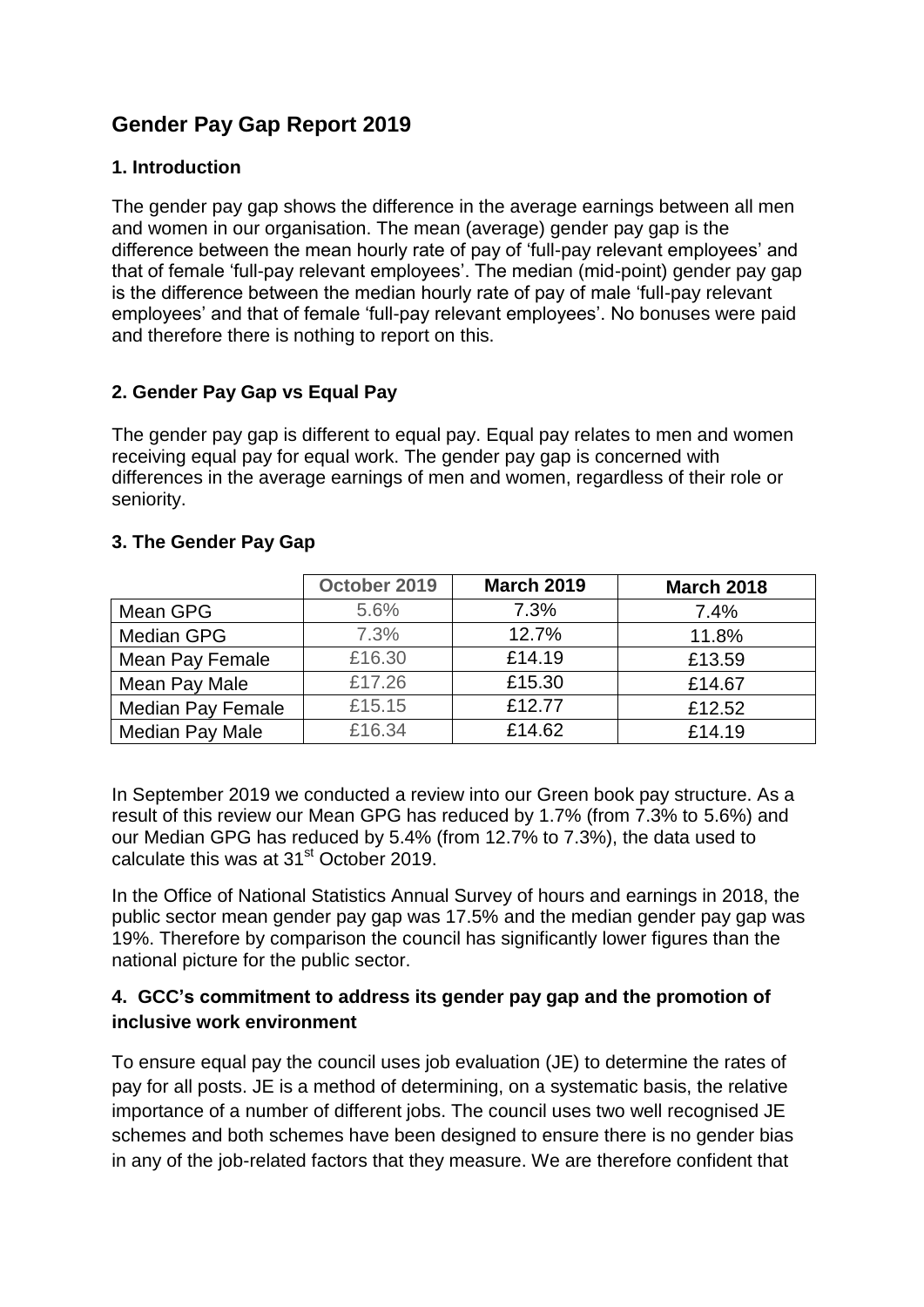the rates of pay we set for jobs within the council are fully consistent with equal pay requirements.

We continue to encourage woman to work at all levels in the council and to offer a diverse and inclusive work environment. We offer a range of opportunities to work flexibly and actively promote these to all employees. These include the following flexible working practices and family friendly policies:

- Flexible Working Hours Scheme
- Right to Request Flexible working
- Job Sharing
- Compressed Hours
- Term Time Working
- Office, Mobile and Remote Working
- Voluntary Reduction to Working Hours
- Voluntary Purchase of Additional Leave

The mean and median gender pay gaps have decreased between March 2018 and October 2019. This is a reinforcement of our commitment that as a large, local employer we are providing the framework in which women can progress up the career ladder. During 2020 we are keen to continue to review our pay and reward agenda and job evaluation processes to ensure fairness and consistency.

#### **5. Workforce Profile**

In GPG 2019 there were 156 more GPG relevant staff than in 2018. The October 2019 snapshot had 96 fewer relevant staff. It is believed this is due to the number of casual relevant staff. However, even with the changes in relevant staff included as part of the GPG calculations, the percentage proportion of female and male employees has changed only very slightly.

| Gender       | <b>Oct-19</b> |               | $Mar-19$      |               | <b>Mar-18</b> |      |  |
|--------------|---------------|---------------|---------------|---------------|---------------|------|--|
|              | <b>Number</b> | $\frac{9}{6}$ | <b>Number</b> | $\frac{9}{6}$ | <b>Number</b> | %    |  |
| Female       | 2582          | 69.00%        | 2678          | 70.0%         | 2559          | 69%  |  |
| Male         | 1171          | 31.00%        | 1171          | 30.0%         | 1134          | 31%  |  |
| <b>Total</b> | 100%<br>3753  |               | 3849          | 100%          | 3693          | 100% |  |

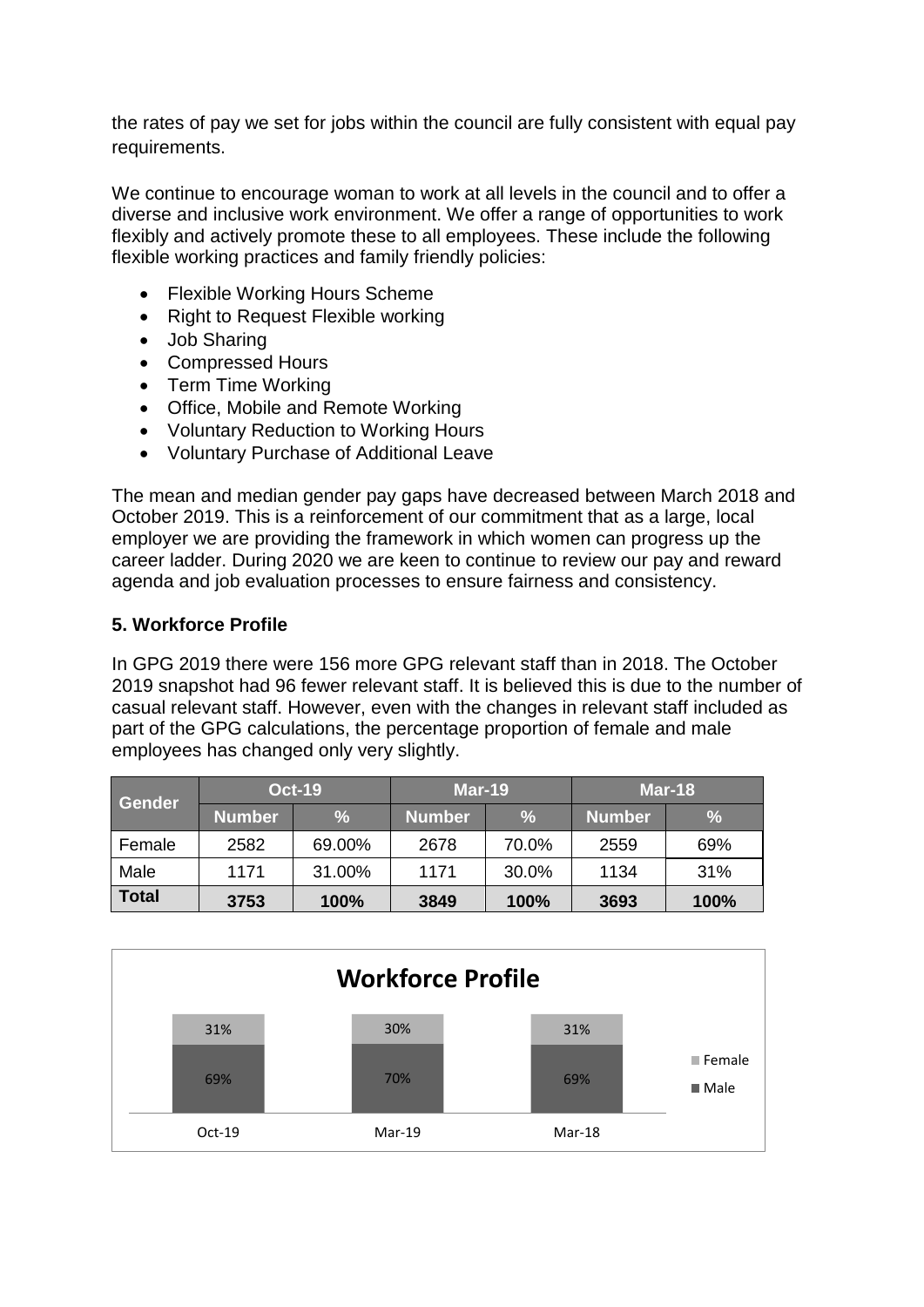#### **6. Pay Quartiles**

#### **6.1 Pay range per quartile**

|                 | October 2019              |                    | <b>March 2019</b>         |                           | <b>March 2018</b>         |                              |  |
|-----------------|---------------------------|--------------------|---------------------------|---------------------------|---------------------------|------------------------------|--|
| Quartile        | Pay range per<br>quartile | Number of<br>staff | Pay range per<br>quartile | <b>Number of</b><br>staff | Pay range per<br>quartile | <b>Number</b><br>οf<br>staff |  |
| Lower           | $£5.05 - £12.12$          | 939                | £4.66 - £10.30            | 962                       | £4.66 - £9.71             | 924                          |  |
| Lower<br>middle | £12.12 - £15.89           | 940                | £10.30 - £13.35           | 962                       | £9.71 - £12.93            | 923                          |  |
| Upper<br>middle | £15.93 - £18.97           | 937                | £13.35 - £16.70           | 963                       | £12.93 - £16.37           | 923                          |  |
| Upper           | £18.97 - £96.01           | 937                | £16.70 - £86.91           | 962                       | £16.37 - £85.20           | 923                          |  |

The Lower and Upper quartile pay ranges in March 2019 compared to March 2018 have remained fairly similar. The September 2019 pay review has resulted in an increase in all the October 2019 quartile pay ranges.

| <b>Mean</b>     | October 2019                                                  |        | <b>March 2019</b>          |        | <b>March 2018</b>               |                                   |                                 |
|-----------------|---------------------------------------------------------------|--------|----------------------------|--------|---------------------------------|-----------------------------------|---------------------------------|
| Quartile        | <b>Male</b><br>Female<br><b>Mean 2019</b><br><b>Mean 2019</b> |        | Female<br><b>Mean 2019</b> |        | <b>Male</b><br><b>Mean 2019</b> | <b>Female</b><br><b>Mean 2018</b> | <b>Male</b><br><b>Mean 2018</b> |
| Lower           | £10.81                                                        | £10.33 | £9.52                      | £9.19  | £8.97                           | £8.53                             |                                 |
| Lower<br>middle | £13.99                                                        | £13.73 | £11.79                     | £11.83 | £11.16                          | £11.24                            |                                 |
| Upper<br>middle | £18.70                                                        | £16.97 | £15.04                     | £14.99 | £14.41                          | £14.50                            |                                 |
| Upper           | £24.53                                                        | £25.19 | £21.70                     | £22.12 | £21.03                          | £21.48                            |                                 |

#### **6.2 Mean & Median pay per quartile pay**

The Mean (average) female pay is higher than for male pay for the lower quartile and upper middle quartile across all of the reporting snapshot dates, this is also the case for the lower middle quartile as at October 2019. The mean male pay continues to be higher for the upper quartile, although we have seen an increase across the reporting snapshot dates.

| <b>Median</b>   | October 2019          |                                                                                                              | <b>March 2019</b> |                                                               | <b>March 2018</b> |        |  |
|-----------------|-----------------------|--------------------------------------------------------------------------------------------------------------|-------------------|---------------------------------------------------------------|-------------------|--------|--|
| Quartile        | Female<br>Median 2019 | <b>Male</b><br><b>Male</b><br><b>Female</b><br><b>Median</b><br><b>Median</b><br>Median 2019<br>2019<br>2019 |                   | <b>Male</b><br>Female<br><b>Median</b><br>Median 2018<br>2018 |                   |        |  |
| Lower           | £10.97                | £10.76                                                                                                       | £9.67             | £9.31                                                         | £9.21             | £8.55  |  |
| Lower<br>middle | £14.20                | £13.38                                                                                                       | £11.60            | £11.43                                                        | £11.02            | £11.21 |  |
| Upper<br>middle | £16.63                | £16.63                                                                                                       | £14.62            | £14.63                                                        | £14.33            | £14.34 |  |
| Upper           | £22.88                | £23.26                                                                                                       | £20.20            | £20.20                                                        | £19.44            | £19.43 |  |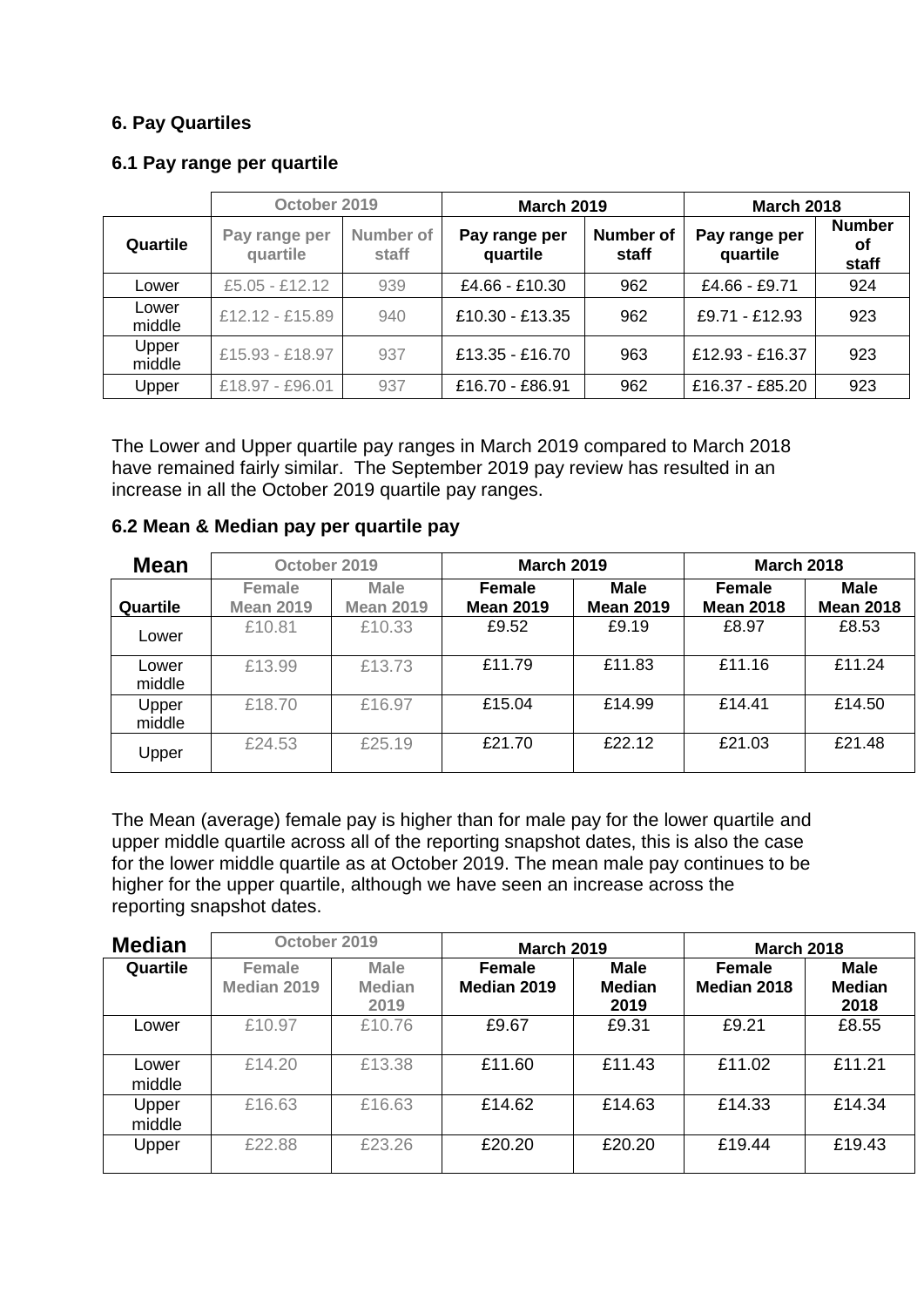Again, the median female pay is higher than for male pay for the lower quartile. The median female pay was higher as at March 2019 for the lower middle quartile, and this continued for the October 2019 snapshot date. The upper middle quartile male median pay was marginally higher as at March 2019, this has equalled out as at October 2019. The upper quartile male median pay was higher at October 2019, but this had levelled as at March 2019.



#### **6.3 Proportion of males and females in each pay quartile**

The quartile split for each if the 4 quartiles is broadly in line with our workforce demographics of 70% female and 30% male as at March 2019. However, there are slightly more females in the first 3 quartiles and fewer females in the  $4<sup>th</sup>$  quartile (the upper pay quartile) when compared with the overall workforce. As the number of females in the upper quartile is fewer than the workforce split and the other quartiles are higher, this could suggest that females may have fewer progression opportunities than males. However, this may largely be down to social factors. Females are more likely than males to have had breaks from work for caring responsibilities which may have affected their career progression. They are also more likely to work part-time and many of the jobs that are available across the council on a part-time basis are in the lower paid brackets (please see appendix 1 for GCC part-time/full-time percentages). The Council continue to actively monitor these trends and may consider taking further action to address any future pay imbalances as the need arises.

### **7. In conclusion**

As at 31<sup>st</sup> March 2019 GCC's mean gender pay gap is 7.3% and the median gender pay gap is 12.7%. A large scale pay review was completed in September 2019 which has reduced the mean gender pay gap to 5.6% and the median gender pay gap to 7.3% as at the 31<sup>st</sup> October 2019 snapshot date. GCC is committed to taking action to address this further, and will publish an updated report and data on an annual basis.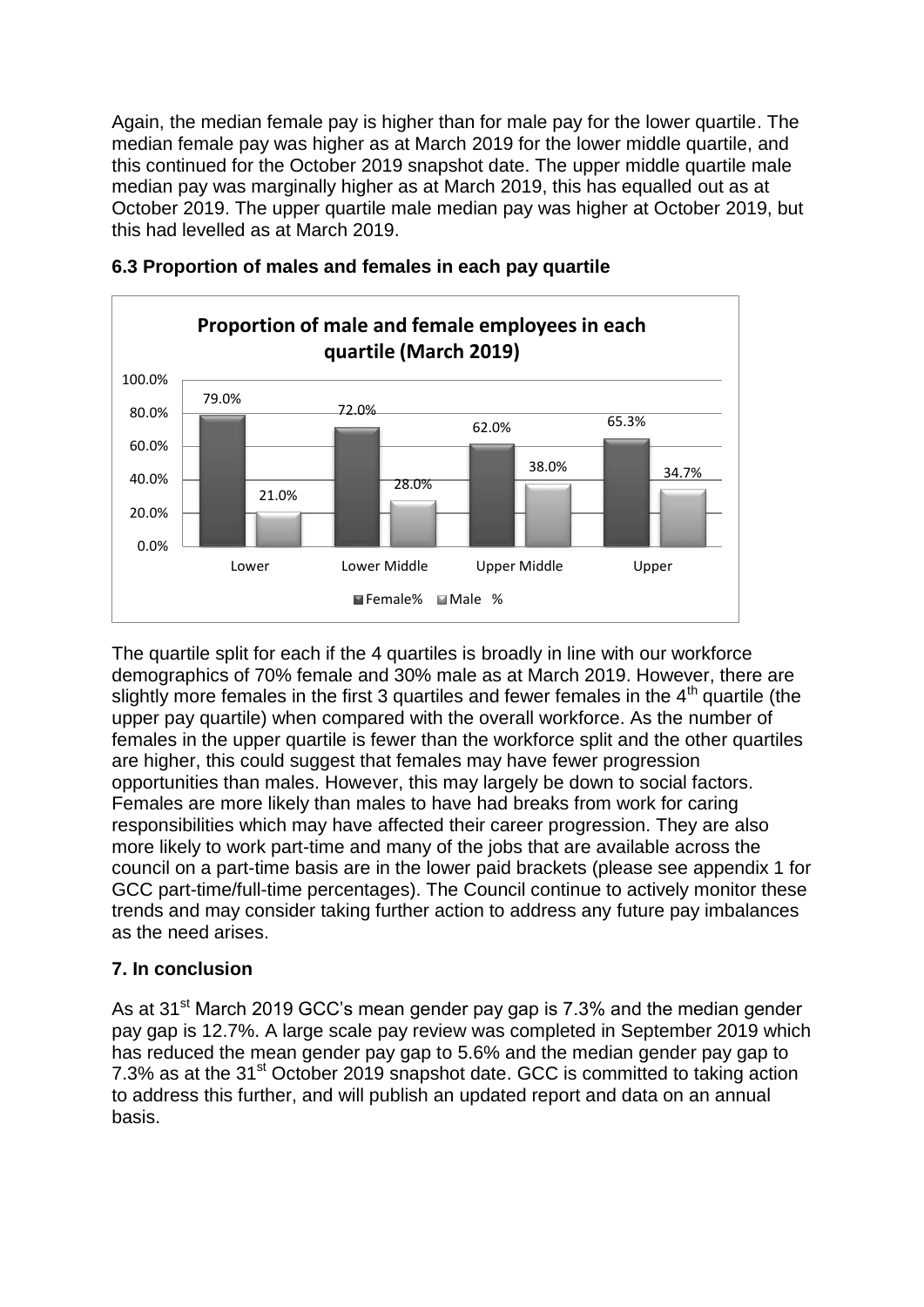# **Appendix 1 – Breakdown of Full Pay relevant staff to include Full time / Part time**

**Breakdown of full pay relevant staff 2019 % of total 2019 2018 % of total 2018** Basic pay 12629 68.3% 2898 78.47% Basic pay plus Honorarium; Long Service Award (LSA)/Continuous Professional Development 460 11.95% 42 1.14% Term Time Only  $\begin{array}{|c|c|c|c|c|c|c|c|c|} \hline \end{array}$  64 | 1.66% | 58 | 1.57% Salary sacrifice 1436 11.33% 448 12.13% Casual employee - 12 week calculation of pay 260 6.76% 247 6.69% **Total 3849 100% 3693 100%**

The table below shows the breakdown of full pay relevant staff included within GPG calculations for March 2018 to March 2019.

From the data above it the following can be seen:-

- The number of staff contributing to salary sacrifice schemes has reduced in 2019 from 2018 and 2017.
- The number of honorarium and LSA payments made in 2019 GPG has increased from 1.14% in 2018 to 11.95% in 2019. This increase is due to the inclusion of Fire CPD payments within 2019 GPG reporting.
- A higher number of casual employees were included within the 2019 GPG compared to 2017, increasing from, 0.47% in 2017 to 6.69% in 2018 and 6.76% in 2019.

# **Full Time / Part Time Data**

|               | <b>Oct 2019</b> |       |               |               | <b>March 2019</b> |               |               |               |
|---------------|-----------------|-------|---------------|---------------|-------------------|---------------|---------------|---------------|
| <b>Gender</b> | <b>Female</b>   |       | <b>Male</b>   |               | <b>Female</b>     |               | <b>Male</b>   |               |
|               | <b>Number</b>   | $\%$  | <b>Number</b> | $\frac{9}{6}$ | <b>Number</b>     | $\frac{9}{6}$ | <b>Number</b> | $\frac{9}{6}$ |
| Full time     | 1702            | 65.9% | 1045          | 89.2%         | 1796              | 67.1%         | 1050          | 89.7%         |
| Part time*    | 880             | 34.1% | 126           | 10.8%         | 882               | 32.9%         | 121           | 10.3%         |
| <b>Total</b>  | 2582            | 55.3% | 1171          | 44.7%         | 2678              | 55.3%         | 1171          | 44.7%         |

\*part time is defined as working less than 30 hours per week